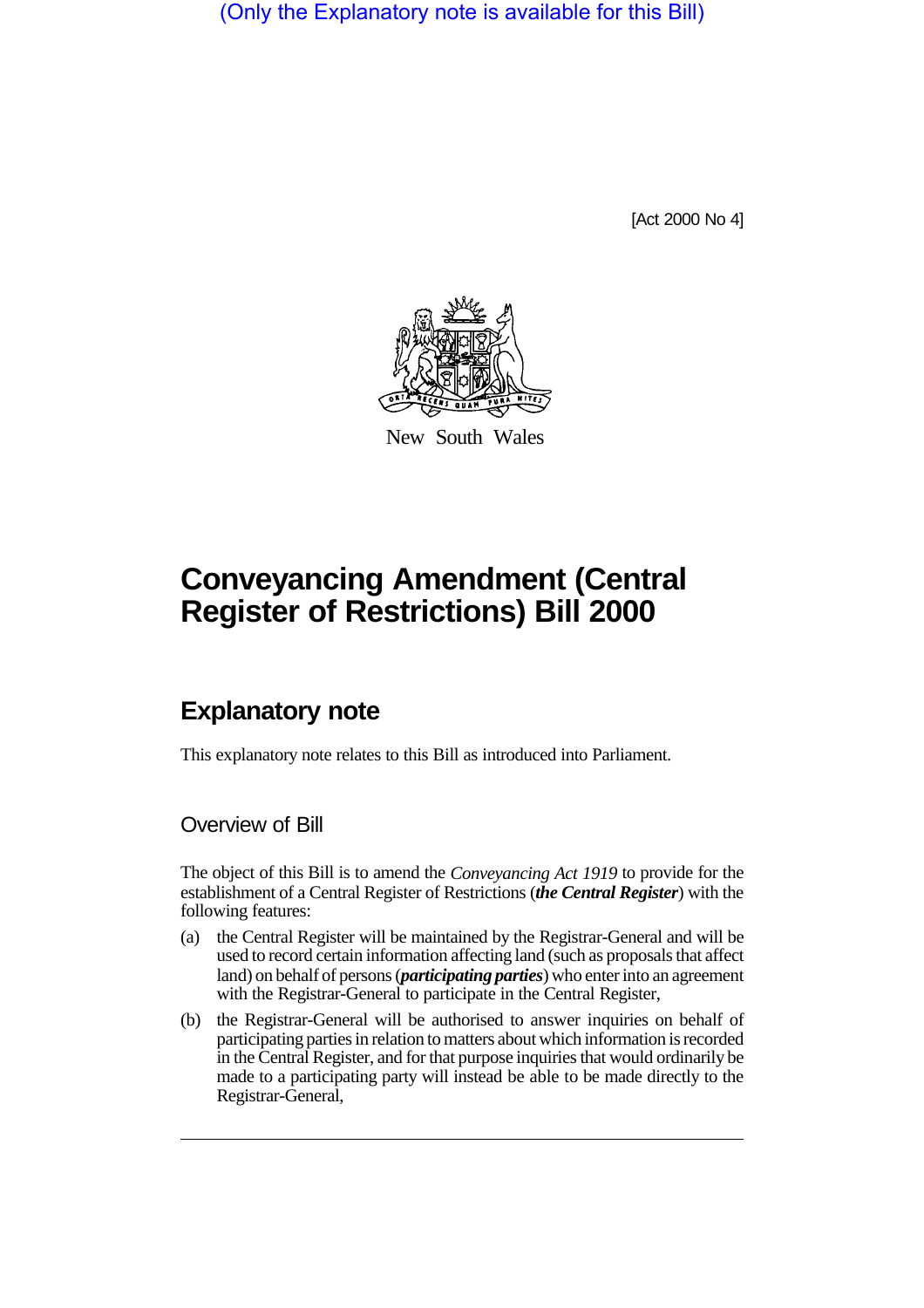Conveyancing Amendment (Central Register of Restrictions) Bill 2000 [Act 2000 No 4]

Explanatory note

(c) a response to such an inquiry by the Registrar-General will be a response as agent for and on behalf of the participating party and will have the same effect for all purposes as a response by the participating party concerned.

### Outline of provisions

**Clause 1** sets out the name (also called the short title) of the proposed Act.

**Clause 2** provides for the commencement of the proposed Act on a day or days to be appointed by proclamation.

**Clause 3** is a formal provision giving effect to the amendments to the *Conveyancing Act 1919* set out in Schedule 1.

## **Schedule 1 Amendments**

**Schedule 1 [1]** inserts a new Part 24 into the *Conveyancing Act 1919*, containing the following provisions:

- (a) Proposed section 205 contains definitions for the purposes of the new Part. Under these definitions, a *participating party* is a person who is a party to an *information agreement* with the Registrar-General providing for the recording in the Central Register on behalf of the participating party of information about proposals that affect land and other information.
- (b) Proposed section 206 provides for the establishment of the Central Register by the Registrar-General with the Central Register to be kept in such form as the Registrar-General considers appropriate.
- (c) Proposed section 207 details the kinds of information that can be recorded in the Central Register. An example is information concerning a proposal that affects land, the use of land or the alienation of land or an interest in land.
- (d) Proposed section 208 deals with access to information recorded in the Central Register. Information recorded on behalf of a participating party must not be provided to a person except as permitted by the relevant information agreement. The use of and access to information recorded in the Central Register on behalf of a participating party is also governed by the relevant information agreement.